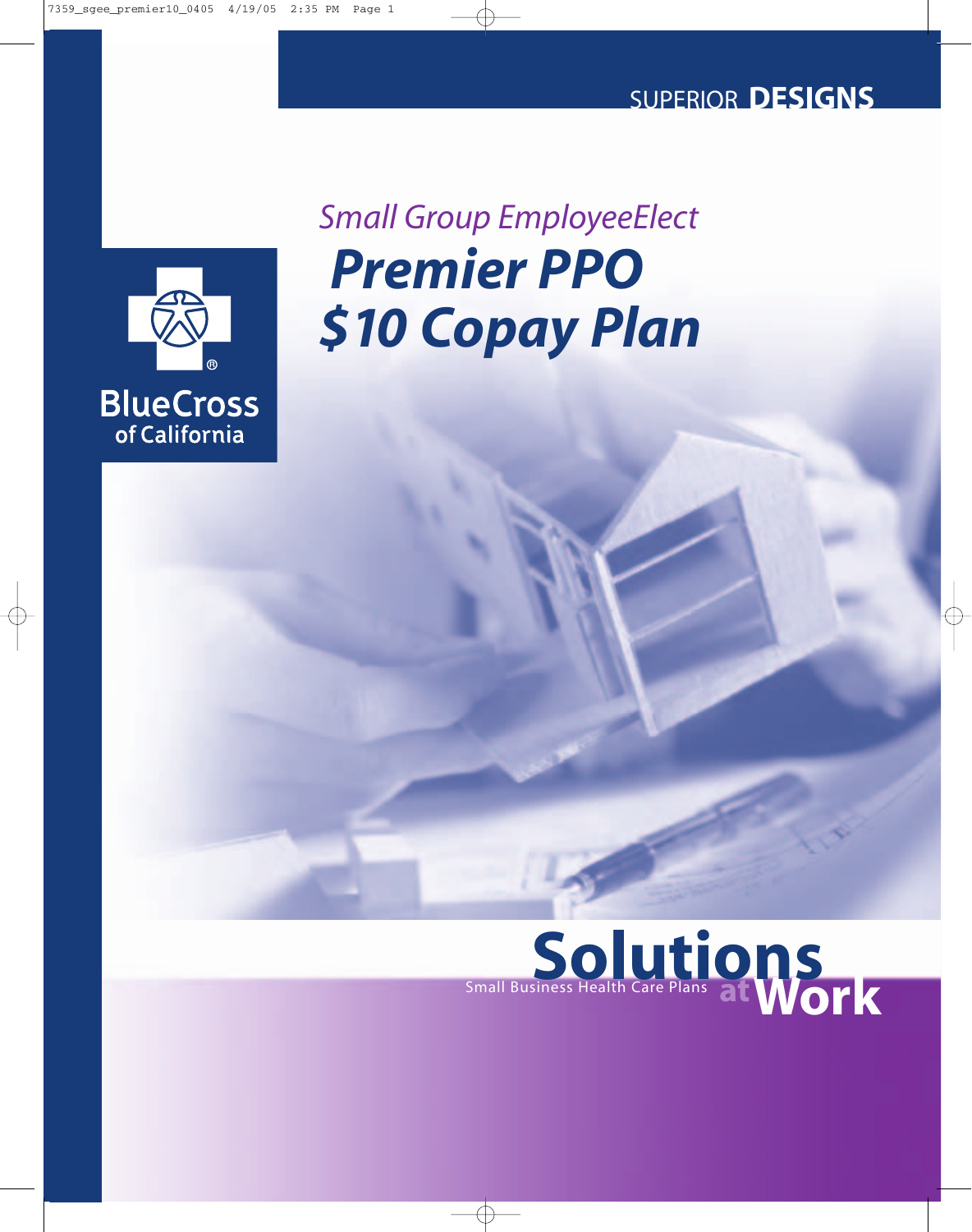## **Blue Cross …** *coverage you can trust.*

With Blue Cross of California, you're getting much more than a health plan. You're getting the financial strength and stability of a company you can trust. You're getting our rock solid reputation and over 65 years of experience. And, because we strive to be customer-focused in everything we do, you'll have the security of knowing we'll be there when you need us. Just call Small Group Customer Service at (800) 627-8797 and we'll be happy to help.

## **Premier PPO \$10 Copay … a high-end plan offering rich benefits, including comprehensive brand-name drug coverage.** *It's all about you.*

- **•** You get up to \$5,000,000 in covered benefits over your lifetime
- **•** You choose from over 46,000 doctors and specialists, and from over 440 hospitals
- **•** You save money because we've negotiated lower rates with our in-network doctors
- You choose either an annual physical exam or a HealthyCheck<sup>SM</sup> preventive screening each year; deductible waived
- **•** You get coverage all across the country through the BlueCard® program

## **Your plan is packed with valuable programs and services … Take advantage of these free resources:**

- **HealthyExtensions**<sup>SM</sup> provides information about 10-50% discounts on health and wellness products and services offered by independent vendors and practitioners
- **• MedCall®** connects you to registered nurses 24 hours a day for answers to your medical questions
- **Baby Connection<sup>SM</sup>** helps you take positive steps in preparing for your new arrival
- **• Health Improvement Programs** support you in managing diabetes, asthma or congestive heart failure
- **• Healthy Living** gives you access to a wealth of information and resources on www.bluecrossca.com
- **• Subimo® Healthcare Advisor** offers you the ability to research medical and hospital information customized to your specific circumstances through convenient access to their secure Web site

# **Robust benefits plus liberal brand-name drug coverage.**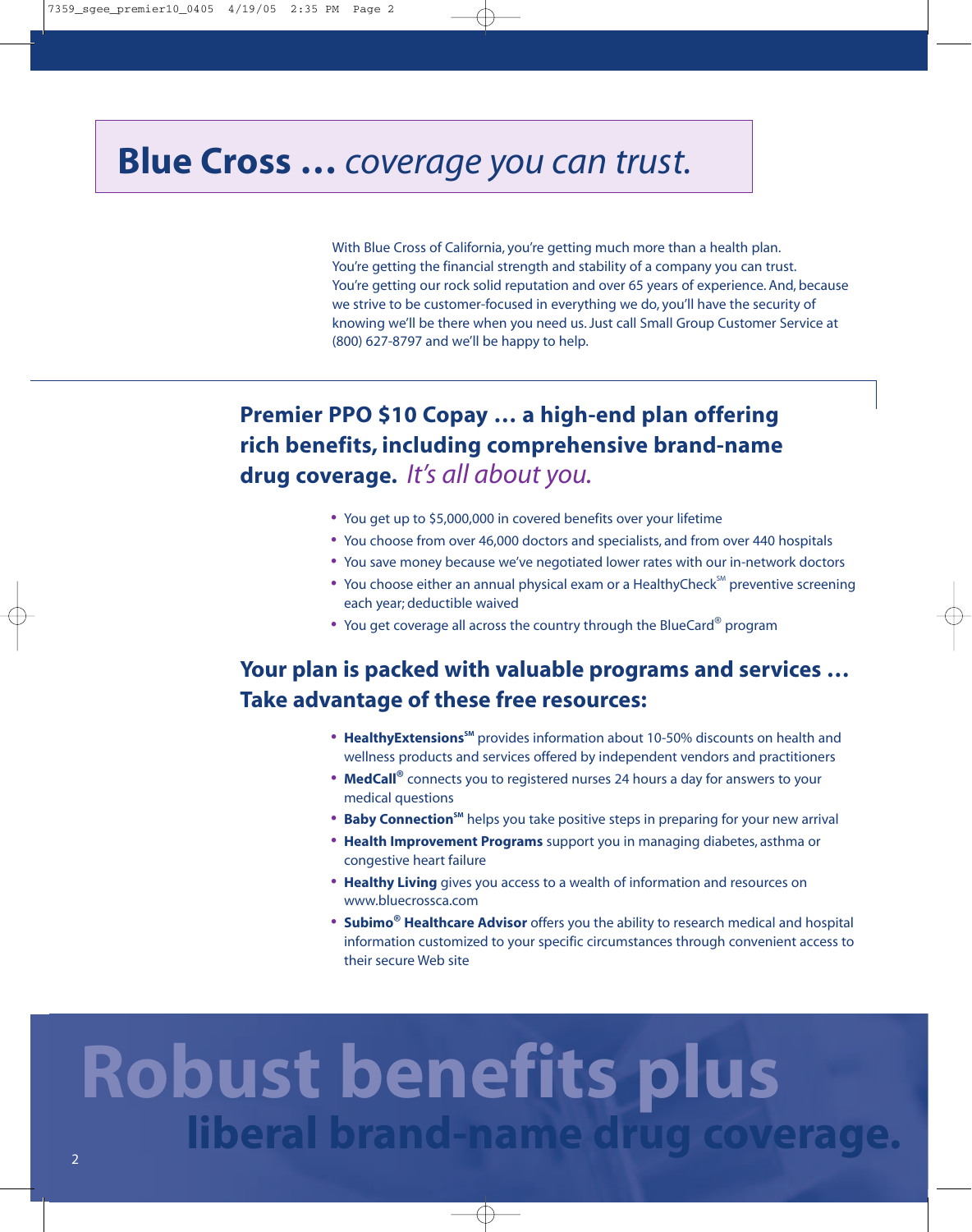# **Powerful Savings** *from The Power of Blue SM*

## **With Blue Cross health coverage, you save in three significant ways:**

- 1) Our in-network doctors and hospitals charge you lower, Blue Cross-negotiated fees
- 2) You pay only a portion of the fees for your eligible covered expenses (see example below) and we pay the rest
- 3) We give you access to tremendous savings on preventive care, so you can stay as *healthy* as possible – and keep your health care expenses as *low* as possible

| æ                                   |                                            | <b>EXPEANATION OF MENSETS</b>                          |                             |                         |                          |                                |                                                       |                                     |  |
|-------------------------------------|--------------------------------------------|--------------------------------------------------------|-----------------------------|-------------------------|--------------------------|--------------------------------|-------------------------------------------------------|-------------------------------------|--|
|                                     | <b>The Control</b><br>States St. 1986      | <b>TERRITORY</b>                                       | <b>Service</b>              |                         |                          |                                |                                                       |                                     |  |
|                                     |                                            | <b>Barrison of America</b>                             |                             |                         |                          |                                |                                                       |                                     |  |
|                                     |                                            | <b>SERVICE AND</b><br><b>START</b>                     |                             |                         |                          |                                |                                                       |                                     |  |
|                                     | <b>County Children</b>                     |                                                        |                             |                         |                          |                                |                                                       |                                     |  |
|                                     | <b>Basico</b> (C)                          |                                                        |                             |                         |                          |                                |                                                       |                                     |  |
|                                     | <b>STATISTICS</b>                          | <b>Contract Contract</b>                               |                             |                         |                          |                                |                                                       |                                     |  |
|                                     |                                            |                                                        |                             |                         |                          |                                |                                                       |                                     |  |
| presented the con-                  |                                            |                                                        |                             |                         |                          |                                |                                                       |                                     |  |
| <b>British Mary</b><br>and the same |                                            | Cross Paid: \$2,115.00                                 |                             |                         |                          | Tac (Confidential)             |                                                       |                                     |  |
|                                     | it is your responsibility to pay: \$235.00 |                                                        |                             |                         |                          |                                | It is not your responsibility to pay: \$2,940.60      |                                     |  |
|                                     |                                            | THANK YOU FOIL LEING A NETWORK PARTICIPATING PROVIDER. |                             |                         |                          |                                |                                                       |                                     |  |
|                                     | SRAVICES<br><b>DATECS!</b>                 | THE OF SERVICE                                         | <b>TOTAL</b><br><b>BLUD</b> | ARCIUNT ROT<br>ALLITADO | <b>PATIENT</b><br>SAMMOS | APPLIED TO<br><b>BEBUCTREE</b> | <b>CONSUMINGS</b><br><b>CONTRENT</b><br><b>AMBUNY</b> | <b>BLUE CADES</b><br><b>AMENNIT</b> |  |
|                                     | 07/06/2000-<br>270872000                   | <b>INFATIONT</b><br><b>MANGES</b>                      | \$5,190,00                  |                         | \$2,840.80               |                                | 6295.00                                               | 82,115.00                           |  |
|                                     |                                            | <b>10TAL 1HS CLAN</b>                                  | \$5,190.80                  | 10.05                   | 62,840.80                | sold                           | \$235.00                                              | <b>MATING</b>                       |  |
|                                     |                                            |                                                        |                             |                         |                          |                                |                                                       |                                     |  |
| atas.                               |                                            |                                                        |                             |                         |                          |                                |                                                       |                                     |  |
|                                     |                                            |                                                        |                             |                         |                          |                                |                                                       |                                     |  |
|                                     |                                            |                                                        |                             |                         |                          |                                |                                                       |                                     |  |
| THIS IS NOT A BILL                  |                                            |                                                        |                             |                         |                          |                                |                                                       |                                     |  |

*You're free to go to health care providers outside of the Blue Cross network, but you'll save a substantial amount by choosing from our 46,000 doctors and 440 hospitals. So stay in the Blue Cross network … and put The Power of Blue SM to work for you.*

## *One of our superior benefit designs*

# The Premier PPO \$10 Copay Plan.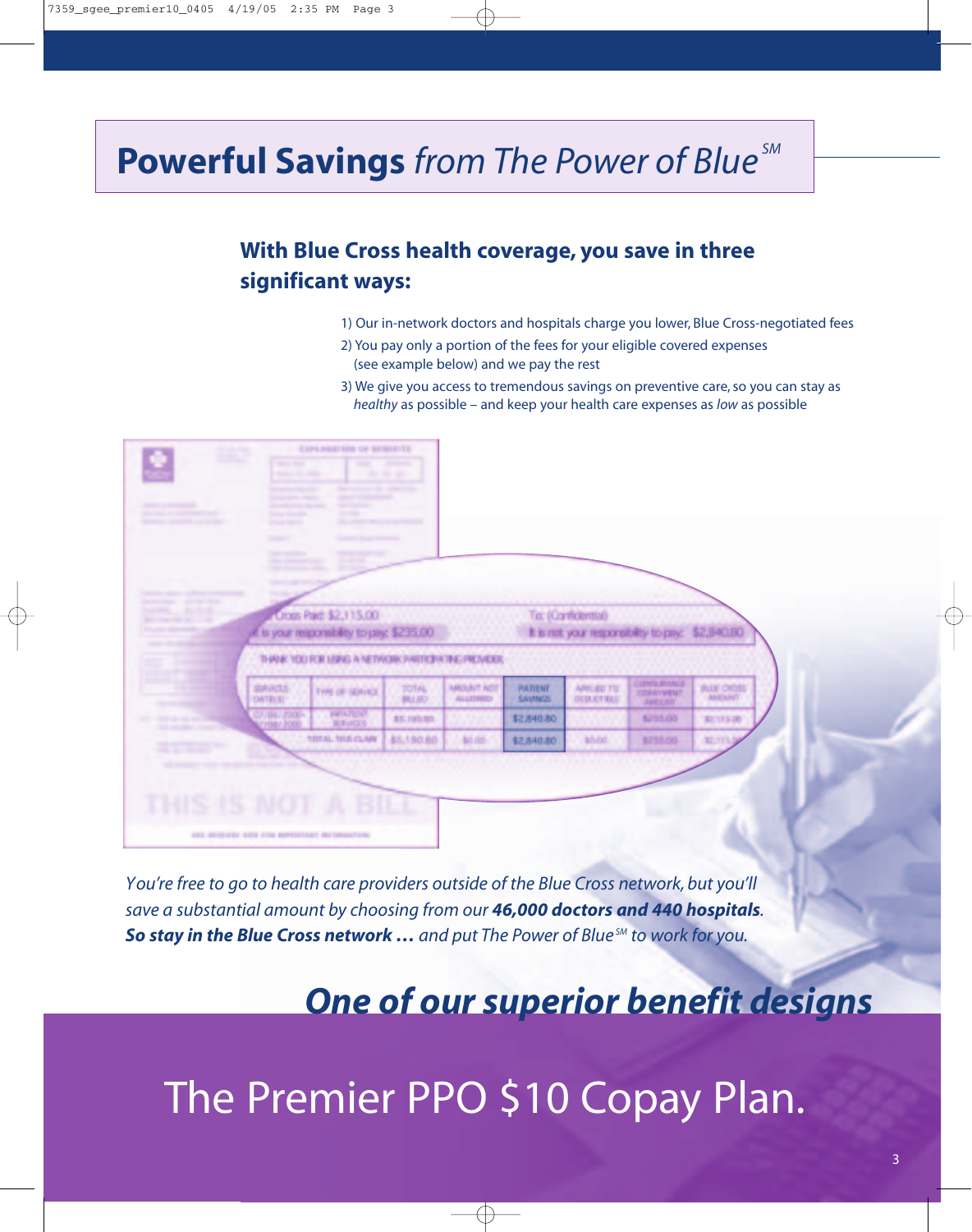## **SMALL GROUP Premier PPO \$10 Copay Plan**

*All amounts listed are the member's responsibility to pay after deductibles, unless otherwise noted. In-network negotiated fees can result in 30 to 40% savings compared to providers' usual fees.*

| <b>CORE FEATURES</b>                                                                                                                                                   | <b>IN-NETWORK</b><br><b>Receive Negotiated Savings</b>                                                                                                         | <b>OUT-OF-NETWORK</b><br><b>Pay Higher Costs</b>                                                  |  |  |  |  |  |
|------------------------------------------------------------------------------------------------------------------------------------------------------------------------|----------------------------------------------------------------------------------------------------------------------------------------------------------------|---------------------------------------------------------------------------------------------------|--|--|--|--|--|
| <b>Annual Deductible</b><br>In-network and out-of-network combined,<br>annual deductible applies towards annual<br>out-of-pocket maximum                               | \$250 per member for all medical services except office visits,<br>annual Physical Exam, HealthyCheck screenings and<br>prescription drugs; two-member maximum |                                                                                                   |  |  |  |  |  |
| <b>Maximum Lifetime Covered Charges</b><br><b>Paid by Blue Cross</b><br>In-network and out-of-network combined                                                         | \$5,000,000                                                                                                                                                    |                                                                                                   |  |  |  |  |  |
| <b>Annual Out-of-Pocket Maximum</b><br>In-network and out-of-network maximums<br>accumulate separately                                                                 | \$2,500 per member,<br>two-member maximum<br>Certain member payments do not apply <sup>1</sup>                                                                 | \$5,000 per member,<br>two-member maximum                                                         |  |  |  |  |  |
| <b>Office Visits</b><br>Not subject to annual deductible                                                                                                               | \$10 copay for initial 12 office visits per<br>member, additional office visits 30% of<br>negotiated fee                                                       | 30% of customary and reasonable<br>charges plus 100% of excess charges                            |  |  |  |  |  |
| <b>Other Professional Services</b><br>Includes maternity, diagnostic lab and X-ray                                                                                     | 10% of negotiated fee after<br>annual deductible                                                                                                               | 30% of customary and reasonable<br>charges plus 100% of excess charges<br>after annual deductible |  |  |  |  |  |
| <b>Hospital Inpatient</b><br><b>Facility Services</b><br>Preservice Review required                                                                                    | 10% of negotiated fee after<br>annual deductible                                                                                                               | 30% of customary and reasonable<br>charges plus 100% of excess charges<br>after annual deductible |  |  |  |  |  |
| <b>Hospital Inpatient Professional Services</b><br>(lab, physician, anesthesia)                                                                                        | 10% of negotiated fee after<br>annual deductible                                                                                                               | 30% of customary and reasonable<br>charges plus 100% of excess charges<br>after annual deductible |  |  |  |  |  |
| <b>Outpatient Facility Services</b><br>Preservice Review required for certain<br>surgical services and diagnostic procedures                                           | 10% of negotiated fee after<br>annual deductible                                                                                                               | 30% of customary and reasonable<br>charges plus 100% of excess charges<br>after annual deductible |  |  |  |  |  |
| <b>Ambulatory Surgical Centers and</b><br><b>Dialysis Centers</b><br><b>Preservice Review required</b>                                                                 | 10% of negotiated fee after<br>annual deductible                                                                                                               | All charges in excess of \$540 per day<br>after annual deductible                                 |  |  |  |  |  |
| Prescription Drugs <sup>2</sup> Not subject to annual<br>deductible; 30-day supply retail; up to a<br>60-day supply available through mail order                       | Generic: \$10 copay; brand-name: \$20<br>copay; self-injectable (except insulin):<br>30% of negotiated fee                                                     | 30% of drug limited fee schedule<br>plus 100% of excess charges if filled<br>within California    |  |  |  |  |  |
| Annual Preventive Care Options (not subject to deductible): each family member, ages 7-adult, may choose annually between physical<br>exam and HealthyCheck screening. |                                                                                                                                                                |                                                                                                   |  |  |  |  |  |
| <b>Physical Exam</b><br>Maximum Blue Cross payment \$200 for<br>members covered more than 6<br>months/\$100 if less; in-network and<br>out-of-network combined         | \$10 copay for office visit plus<br>10% of negotiated fee<br>for all other covered services                                                                    | 30% of customary and reasonable<br>charges plus 100% of excess charges                            |  |  |  |  |  |
| <b>OR</b><br><b>HealthyCheck<sup>™</sup> Screening</b><br>Includes certain lab tests, immunizations<br>and health education information                                | \$25 or \$75 copay screening options                                                                                                                           | Not available                                                                                     |  |  |  |  |  |

*<sup>1</sup> Services that do not apply to the annual out-of-pocket maximum include, but are not limited to: copay paid under the pharmacy benefit; copay paid for acupuncture/ acupressure; copay for mental or nervous disorders and substance abuse (except for treatment of severe mental illness and serious emotional disturbances of a child), copay for not obtaining preservice review; HealthyCheck payments; \$500 copay for infertility services; non-covered services.*

*<sup>2</sup> Infertility Drugs: Infertility drug lifetime maximum Blue Cross payment \$1,500 in-network and out-of-network combined. All drugs: if member selects a brand-name drug when a generic equivalent drug is available, and the physician does not write a "dispense as written" or "do not substitute" prescription, the member will be responsible for the brand-name copay plus the difference in cost between the brand-name drug and the generic equivalent drug.*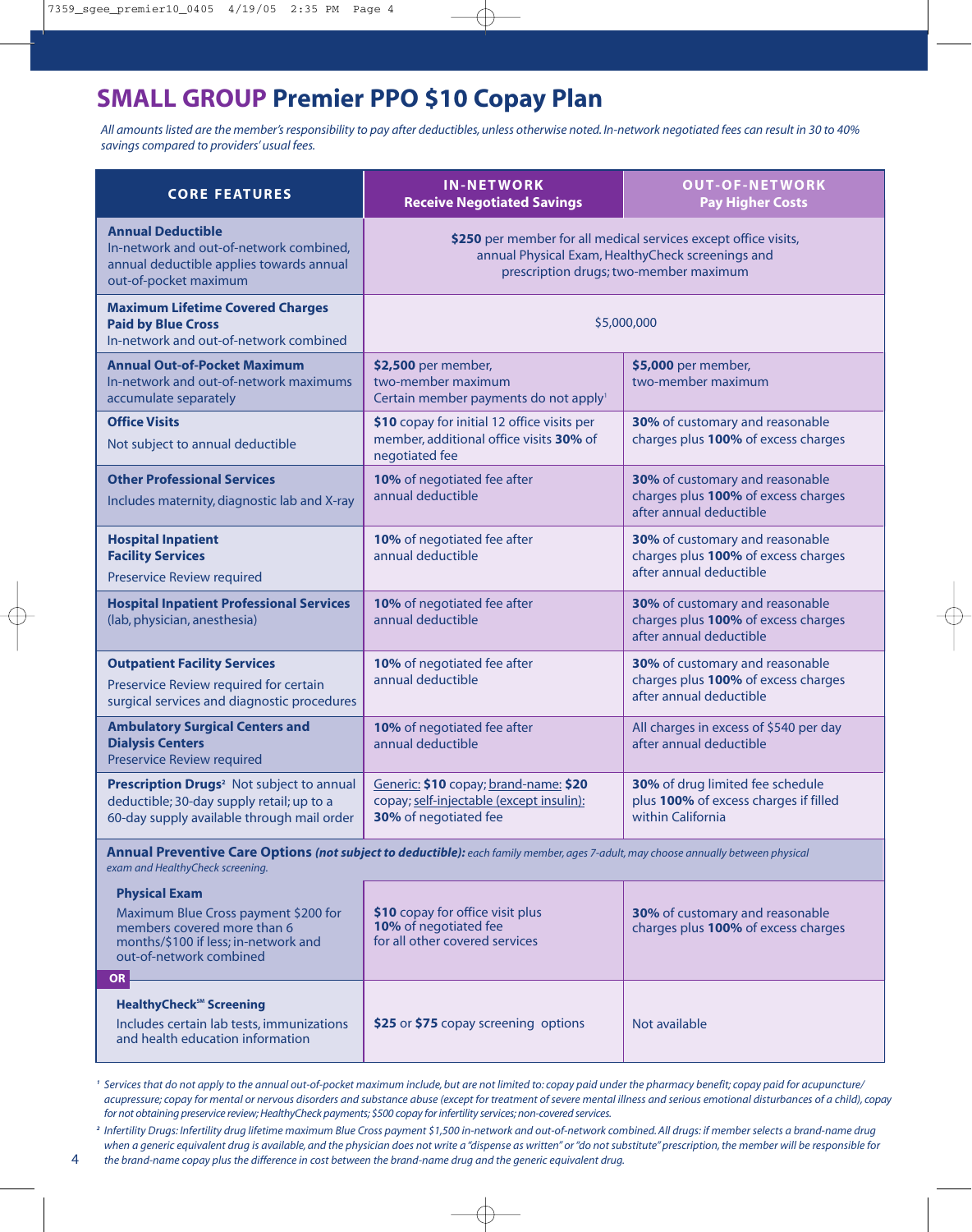## **SMALL GROUP Premier PPO \$10 Copay Plan**

*This is an overview of coverage. A comprehensive description of coverage, benefits and limitations is contained in the Combined Evidence of Coverage and Disclosure Form. Review the Exclusions and Limitations prior to applying for coverage.*

| <b>ADDITIONAL FEATURES</b>                                                                                                                                                                                                                                                | <b>IN-NETWORK</b><br><b>Receive Negotiated Savings</b>                                                                                         | <b>OUT-OF-NETWORK</b><br><b>Pay Higher Costs</b>                                                                                                                                                                                                                                                       |  |
|---------------------------------------------------------------------------------------------------------------------------------------------------------------------------------------------------------------------------------------------------------------------------|------------------------------------------------------------------------------------------------------------------------------------------------|--------------------------------------------------------------------------------------------------------------------------------------------------------------------------------------------------------------------------------------------------------------------------------------------------------|--|
| <b>Well Baby Immunizations</b><br>and Adult Screening Tests<br><b>Children through age 6</b><br>Regular check-ups and immunizations<br><b>Ages 7-Adult</b><br>Includes annual Pap, breast exam and<br>mammogram for women, and Prostate<br>Specific Antigen study for men | \$10 office visit copay (not subject to<br>deductible) plus 10% of negotiated fee<br>for all other covered services after<br>annual deductible | 30% of customary and reasonable<br>charges plus 100% of excess charges<br>after annual deductible                                                                                                                                                                                                      |  |
| <b>Emergency Care</b><br>\$100 Emergency Room copayment for each<br>visit - waived if admitted                                                                                                                                                                            | 10% of negotiated fee after<br>annual deductible                                                                                               | 10% of customary and reasonable charges,<br>plus 100% of excess charges for first 48<br>hours after annual deductible; after 48 hours,<br>30% of customary and reasonable charges<br>plus 100% of excess charges after<br>annual deductible                                                            |  |
| <b>Ambulance</b>                                                                                                                                                                                                                                                          | 10% of negotiated fee after<br>annual deductible                                                                                               | 30% of customary and reasonable<br>charges plus 100% of excess charges after<br>annual deductible                                                                                                                                                                                                      |  |
| <b>Skilled Nursing Facility</b><br>100 days per year,<br>in-network and out-of-network combined;<br>Preservice Review required                                                                                                                                            | 10% of negotiated fee after<br>annual deductible                                                                                               | All charges in excess of \$150 per day after<br>annual deductible                                                                                                                                                                                                                                      |  |
| <b>Home Health Care</b><br>100 four-hour visits per year,<br>in-network and out-of-network combined;<br>Preservice Review required                                                                                                                                        | 10% of negotiated fee after<br>annual deductible                                                                                               | All charges in excess of \$75 per visit after<br>annual deductible                                                                                                                                                                                                                                     |  |
| <b>Physical/Occupational Therapy,</b><br><b>Chiropractic Care</b><br>12 visits per year,<br>in-network and out-of-network combined                                                                                                                                        | 10% of negotiated fee after<br>annual deductible                                                                                               | All charges in excess of \$25 per visit after<br>annual deductible                                                                                                                                                                                                                                     |  |
| <b>Acupuncture/Acupressure</b><br>24 visits per year,<br>in-network and out-of-network combined                                                                                                                                                                           | 10% of negotiated fee after<br>annual deductible                                                                                               | All charges in excess of \$25 per visit after<br>annual deductible                                                                                                                                                                                                                                     |  |
| <b>Mental Health/Inpatient*</b><br>Includes chemical dependency; 30 days per<br>year, in-network and out-of-network combined;<br>Preservice Review required                                                                                                               | All of negotiated fee in excess of \$175 per<br>day after annual deductible                                                                    | All charges in excess of \$175 per day after<br>annual deductible                                                                                                                                                                                                                                      |  |
| <b>Mental Health/Outpatient</b><br><b>Professional Service*</b><br>Includes chemical dependency<br>One visit per day, 20 visits per year,<br>in-network and out-of-network combined                                                                                       | All of the negotiated fee in excess of<br>\$25 per visit after annual deductible                                                               | All charges in excess of \$25 per visit after<br>annual deductible                                                                                                                                                                                                                                     |  |
| <b>Infusion Therapy</b><br>Includes chemotherapy<br>Preservice Review required                                                                                                                                                                                            | 10% of negotiated fee after<br>annual deductible                                                                                               | All charges in excess of \$50 per day for<br>all infusion therapy expenses except drugs;<br>all charges in excess of the average<br>wholesale price for all infusion therapy<br>drugs; all charges in excess of the combined<br>maximum Blue Cross payment of \$500 per<br>day after annual deductible |  |
| <b>Infertility Services</b><br>Maximum lifetime Blue Cross payment \$2,000,<br>in-network and out-of-network combined                                                                                                                                                     | \$500 copay plus 10% of the balance of<br>negotiated fee after annual deductible                                                               | \$500 copay plus 30% of the balance<br>of customary and reasonable charges<br>plus 100% of excess charges after<br>annual deductible                                                                                                                                                                   |  |

**\*** *Except for coverage of severe mental illness and serious emotional disturbances of a child.*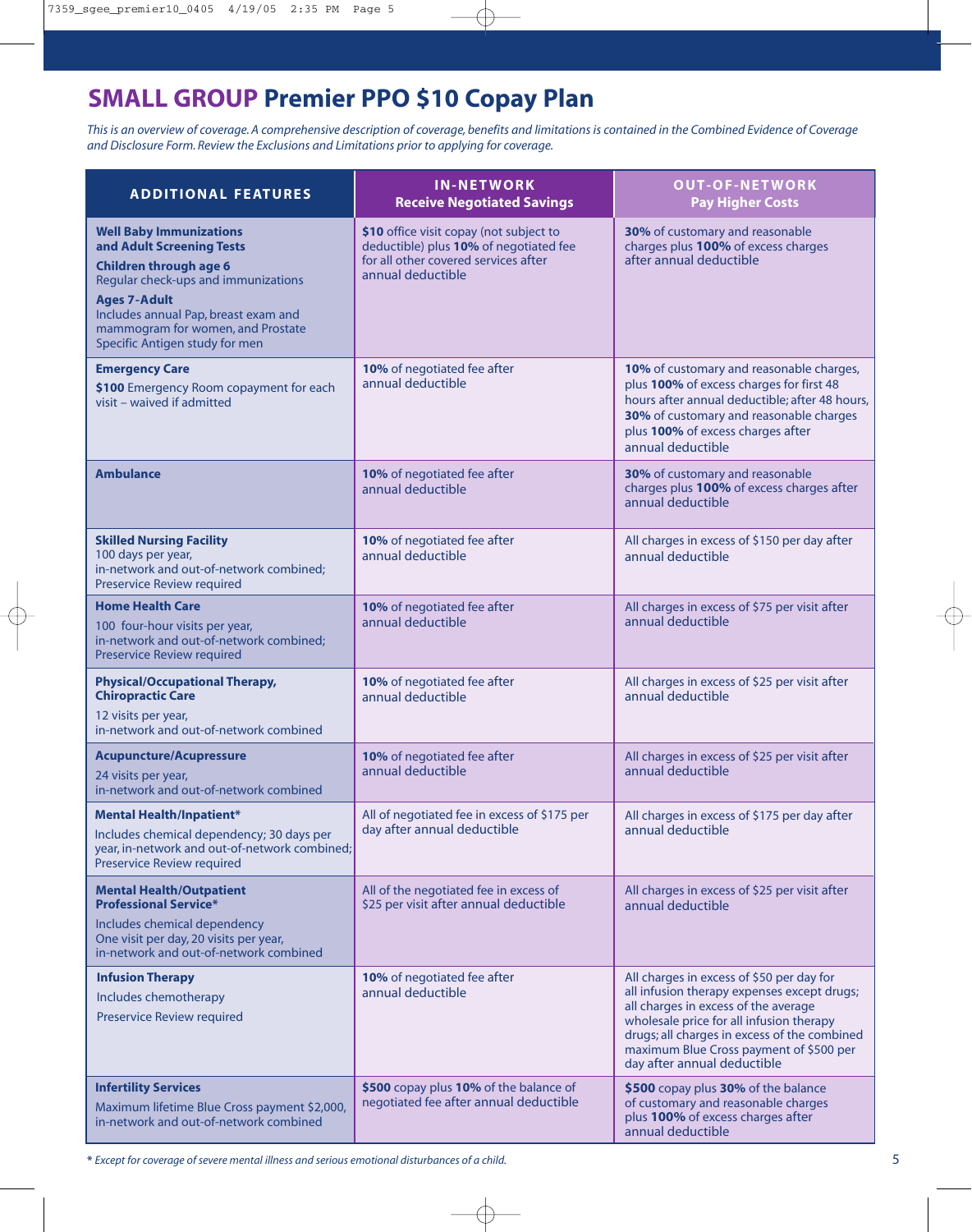## **Exclusions and Limitations**

Following is an abbreviated list of exclusions and limitations; please see the Combined Evidence of Coverage and Disclosure Form for comprehensive details.

- **•** Any amounts in excess of maximums stated in the Combined Evidence of Coverage and Disclosure Form.
- **•** Services or supplies that are not medically necessary.
- **•** Services received before your effective date.
- Services received after your coverage ends.<br>• Any conditions for which bongfits can be re-
- **•** Any conditions for which benefits can be recovered under any workers' compensation law or similar law.
- **•** Services you receive for which you are not legally obligated to pay.
- **•** Services for which no charge is made to you in the absence of insurance coverage.
- **•** Services not listed as covered in the Combined Evidence of Coverage and Disclosure Form.
- **•** Services from relatives.
- **•** Vision care except as specifically stated in the Combined Evidence of Coverage and Disclosure Form.
- **•** Eye surgery performed solely for the purpose of correcting refractive defects.
- **•** Hearing aids and routine hearing tests except as specifically stated in the Combined Evidence of Coverage and Disclosure Form.
- **•** Sex changes.
- **•** Dental and orthodontic services except as specifically stated in the Combined Evidence of Coverage and Disclosure Form.
- **•** Cosmetic surgery.
- **•** Routine physical examinations except as specifically stated in the Combined Evidence of Coverage and Disclosure Form.
- **•** Treatment of mental or nervous disorders and substance abuse (including nicotine use) or psychological testing, except as specifically stated in the Combined Evidence of Coverage and Disclosure Form.
- **•** Custodial care.
- **•** Experimental or investigational services.
- **•** Services provided by a local, state or federal government agency, unless you have to pay for them.
- **•** Diagnostic admissions.
- **•** Telephone or facsimile machine consultations.
- **•** Personal comfort items.
- **•** Nutritional counseling.
- **•** Health club memberships.
- **•** Any services to the extent you are entitled to receive Medicare benefits for those services without payment of additional premium for Medicare coverage.
- **•** Food or dietary supplements, except for formulas and special food products to prevent complications of phenylketonuria (PKU).
- **•** Genetic testing for non-medical reasons or when there is no medical indication or no family history of genetic abnormality.
- **•** Outdoor treatment programs.
- **•** Replacement of prosthetics and durable medical equipment when lost, stolen or damaged.
- **•** Any services or supplies provided to any person not covered under the Agreement in connection with a surrogate pregnancy.
- **•** Immunizations for travel outside the United States.
- **•** Services or supplies related to a pre-existing condition.
- **•** Educational services except as specifically provided or arranged by Blue Cross.
- **•** Infertility services (including sterilization reversal) except as specifically stated in the Combined Evidence of Coverage and Disclosure Form.
- **•** Care or treatment provided in a non-contracting hospital.
- **•** Private duty nursing except as specifically stated in the Combined Evidence of Coverage and Disclosure Form.
- **•** Services primarily for weight reduction except medically necessary treatment of morbid obesity.
- **•** Outpatient drugs, medications or other substances dispensed or administered in any outpatient setting.
- **•** Contraceptive devices unless your physician determines that oral contraceptive drugs are not medically appropriate.

## **General Provisions**

### **Member Privacy**

Our complete *Notice of Privacy Practices* provides a comprehensive overview of the policies and practices we enforce to preserve our members' privacy rights and control use of their health care information, including: the right to authorize release of information; the right to limit access to medical information; protection of oral, written and electronic information; use of data; and information shared with employers.This notice can be downloaded from our Web site at www.bluecrossca.com or obtained by calling Small Group Customer Service at (800) 627-8797.

### **Utilization Review**

The Blue Cross Utilization Review Program helps members receive coverage for appropriate treatment in the appropriate setting. Four review processes are included: 1) Preservice Review assesses medical necessity before services are provided; 2) Admission Review determines at the time of admission if the stay or surgery is Medically Necessary in the event Preservice Review is not conducted; 3) Continued Stay Review determines if a continued stay is Medically Necessary; 4) Retrospective Review determines if the stay or surgery was Medically Necessary after care has been provided if none of the first three reviews were performed. Utilization Review is not the practice of medicine or the provision of medical care to you. Only your doctor can provide you with medical advice and medical care.

#### **Grievances**

All complaints and disputes relating to a member's coverage must be resolved in accordance with Blue Cross' grievance procedure. You can report your grievance by phone or in writing; see your Blue Cross ID card for the appropriate contact information. All grievances received by Blue Cross that cannot be resolved by phone (when appropriate) to the mutual satisfaction of the member and Blue Cross will be acknowledged in writing, together with a description of how Blue Cross proposes to resolve the grievance. Grievances that cannot be resolved by these procedures shall be resolved as indicated through binding arbitration, or if the plan you are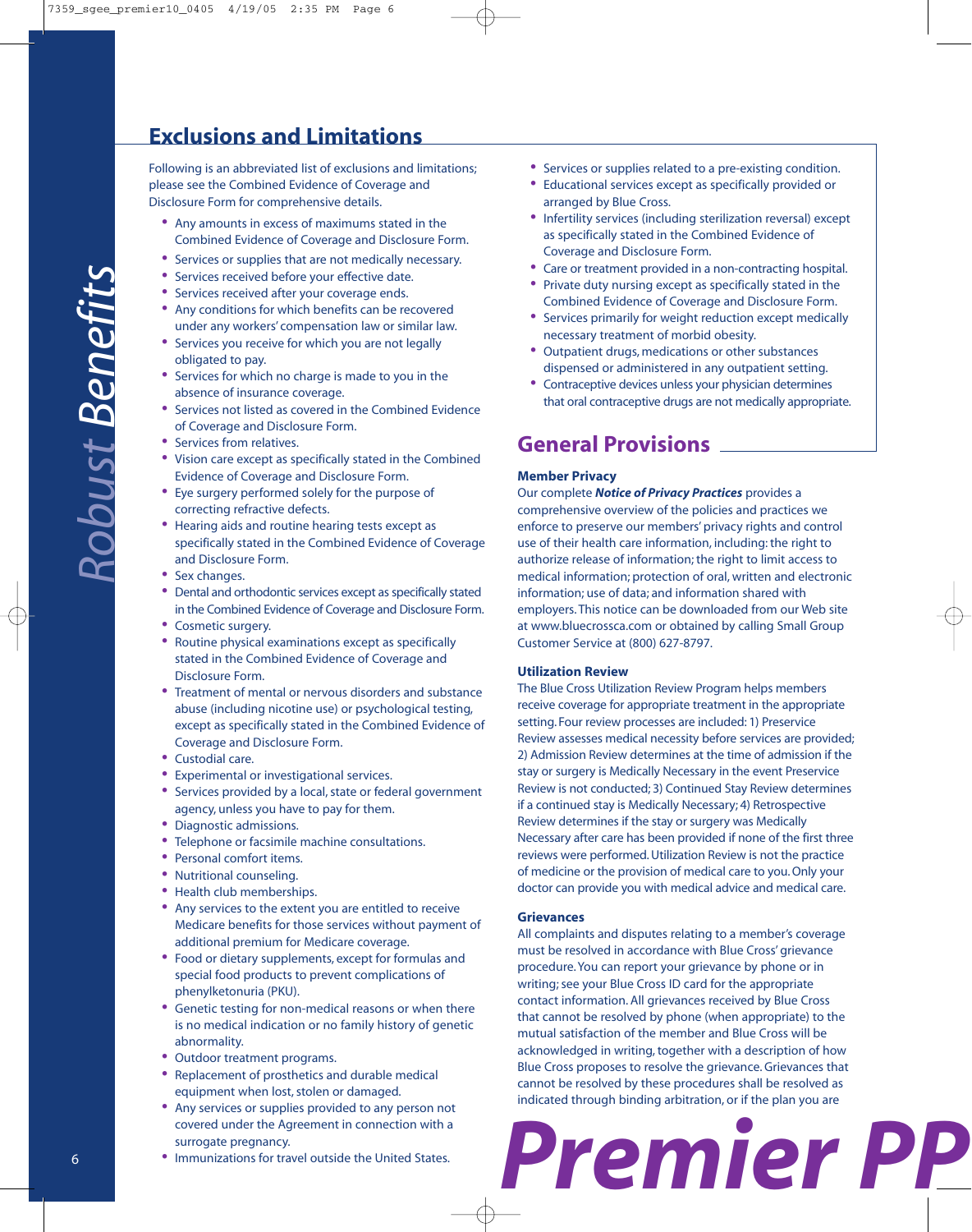covered under is subject to the Employee Retirement Income Security Act of 1974 (ERISA), in compliance with ERISA rules.

If the group is subject to ERISA, and a member disagrees with Blue Cross' proposed resolution of a grievance, the member may submit an appeal by phone or in writing, by contacting the phone number or address printed on the letterhead of the Blue Cross response letter.

For the purposes of ERISA, there is one level of appeal. For urgent care requests for benefits, Blue Cross will respond within 72 hours from the date the appeal is received. For pre-service requests for benefits, the member will receive a response within 30 calendar days from the date the appeal is received. For post-service claims, Blue Cross will respond within 60 calendar days from the date the appeal is received.

If the member disagrees with Blue Cross' decision on the appeal, the member may elect to have the dispute settled through alternative resolution options, such as voluntary binding arbitration.

#### **Department of Managed Health Care**

The California Department of Managed Health Care (DMHC) is responsible for regulating health care service plans. If you have a grievance against your health plan, you should first telephone your health plan at (800) 627-8797 and use your health plan's grievance process before contacting the DMHC. Utilizing this grievance procedure does not prohibit any potential legal rights or remedies that may be available to you. If you need help with a grievance involving an emergency, a grievance that has not been satisfactorily resolved by your health plan, or a grievance that has remained unresolved for more than 30 days, you may call the DMHC for assistance.Your case may also be eligible for an Independent Medical Review (IMR). If you are eligible for IMR, the IMR process will provide an impartial review of medical decisions made by a health plan related to the medical necessity of a proposed service or treatment, coverage decisions for treatments that are experimental or investigational in nature, and payment disputes for emergency or urgent medical services.The DMHC also has a toll-free telephone number (888-HMO-2219), and TDD line (877-688-9891) for the hearing- and speech-impaired.The department's Internet Web site, www.hmohelp.ca.gov, has complaint forms, IMR application forms and instructions online.

#### **Binding Arbitration**

If the plan is subject to ERISA, any dispute involving an adverse benefit decision must be resolved under ERISA claims procedure rules, and is not subject to mandatory binding arbitration. Members may pursue voluntary binding arbitration after they have completed an appeal under ERISA rules. If the member has another dispute that does not involve an adverse benefit decision, or if the group does not provide a plan that is subject to ERISA, the following provisions apply: Any dispute between the employer and/or the member and Blue Cross must be resolved by binding arbitration (not by lawsuit or trial by jury or other court process, except as California law provides for judicial review of arbitration proceedings), if the amount in

 *PPO \$10 COPAY PLAN*

dispute exceeds the jurisdictional limit of the Small Claims Court. Under this coverage, both the member and Blue Cross are giving up the right to participate in class arbitration or have any dispute decided in a court of law before a jury.

### **Medicare**

Under TEFRA/DEFRA, Medicare is the primary coverage for groups of less than 20 employees. Blue Cross coverage is considered primary coverage for groups of 20 or more employees. This Blue Cross coverage is not a supplement to Medicare, but provides benefits according to the nonduplication of Medicare clause.

If Medicare is a member's primary health plan, Blue Cross will not provide benefits that duplicate any benefits you are entitled to receive under Medicare.This means that when Medicare is the primary health coverage, benefits are provided in accordance with the benefits of the plan, less any amount paid by Medicare. If you are entitled to Part A and B of Medicare, you will be eligible for non-duplicate Medicare coverage, with supplemental coordination of benefits. However, if you are required to pay the Social Security Administration an additional premium for any part of Medicare, then the above policy will only apply if you are enrolled in that part of Medicare. Note: Medicare-eligible employees/dependents enrolled in plans where Medicare is primary may obtain an Individual Blue Cross of California Medicare Supplement plan with the pre-existing condition exclusion waived.

#### **Coordination of Benefits**

The benefits of a member's plan may be reduced if the member has other group health, dental, drug or vision coverage, so that benefits and services the member receives from all group coverages do not exceed 100 percent of the covered expense.

### **Third-Party Liability**

If a member is injured, the responsible party may be legally obligated to pay for medical expenses related to that injury. Blue Cross may recover benefits paid for medical expenses if the member recovers damages from a legally liable third-party. Examples of third-party liability situations include car accidents and work-related injuries.

#### **Voiding Coverage for False and Misleading Information**

False or misleading information or failure to submit any required enrollment materials may form the basis for voiding coverage from the date a plan was issued or retroactively adjusting the premium to what it would have been if the correct information had been furnished. No benefits will be paid for any claim submitted if coverage is made void. Premiums already paid for the time period for which coverage was rescinded will be refunded, minus any claims paid.

#### **Incurred Medical Care Ratio**

As required by law, we are advising you that Blue Cross of California and its affiliated companies' incurred medical care ratio for 2004 was 80.14 percent. This ratio was calculated after provider discounts were applied.